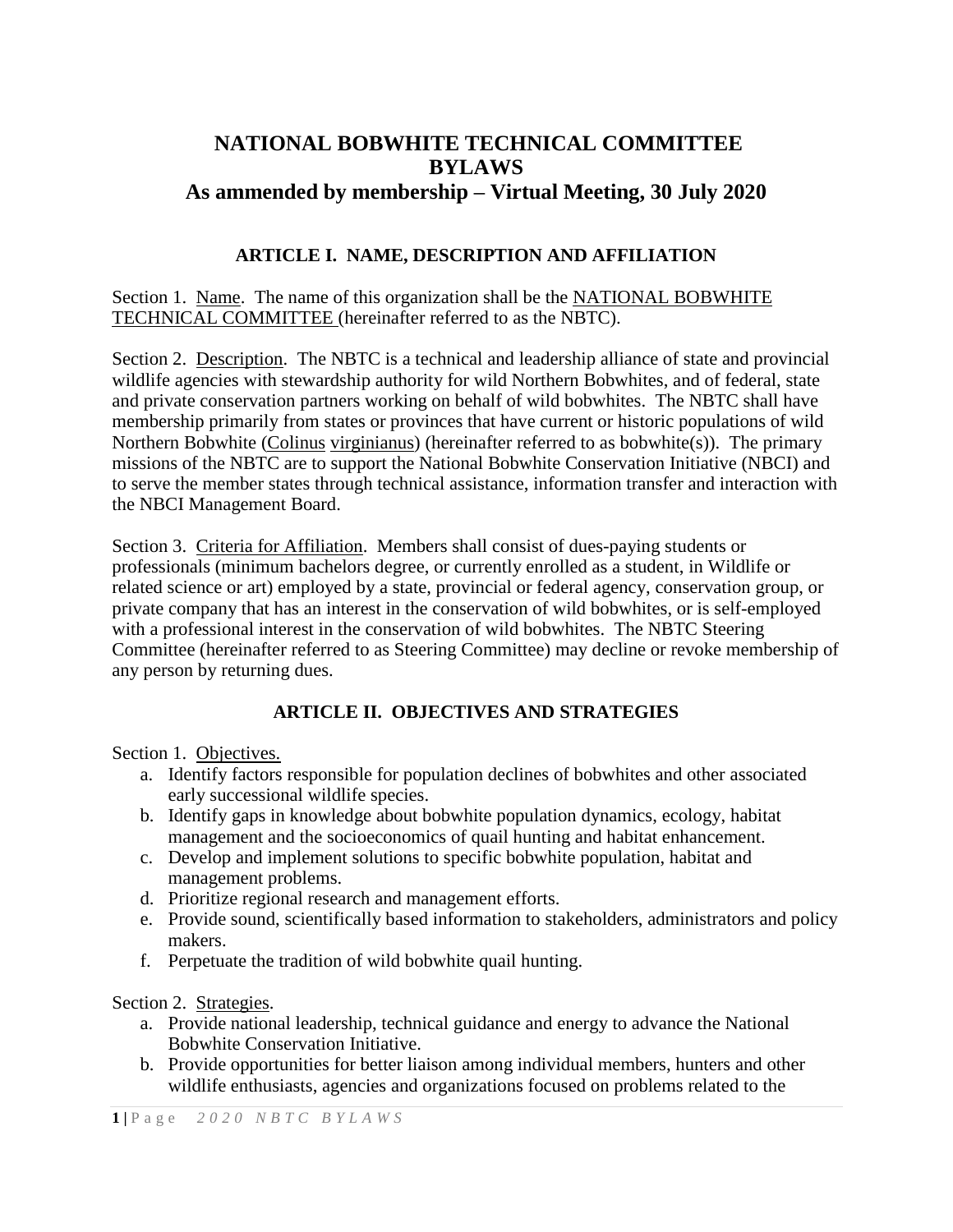management of bobwhites.

- c. Provide an annual meeting of the NBTC as a forum for the exchange of ideas and actions to achieve objectives.
- d. Recognize and commend outstanding professional achievements in and contributions to bobwhite quail management.
- e. Address specific resource concerns, policy and management issues, research priorities and outreach needs through NBTC Subcommittees comprised of experts in specific areas of bobwhite conservation and management.
- f. Promote and facilitate coordinated research activities of regional and national significance.
- g. Provide information to policy-makers to influence land-use policy for the benefit of bobwhites.
- h. Utilize newsletters, web pages, magazine articles and other media to disseminate information.

# **ARTICLE III. NBTC YEAR**

Section 1. Operating Year. The NBTC operating year shall run from the close of one year's annual meeting to the close of the following year's annual meeting.

Section 2. Fiscal Year. The NBTC Steering Committee shall have the power to determine the fiscal year of the NBTC.

# **ARTICLE IV. NBTC VOTING MEMBERSHIP**

NBTC voting membership shall consist of those members who have paid dues for the current operating year. Only NBTC voting members may hold office, vote on official matters affecting the NBTC and officially represent the NBTC on business matters.

# **ARTICLE V. COMMITTEES, ELECTIONS AND OFFICERS**

Section 1. NBTC Steering Committee. The Steering Committee shall be comprised of 11 members of voting status and 1 member of non-voting status. Six (6) elected, voting members shall be employees of a state wildlife agency belonging to the Association of Fish and Wildlife Agencies (AFWA), to include 1 representative from the Southeastern Association of Fish and Wildlife Agencies (SEAFWA), 1 representative from the Midwest Association of Fish and Wildlife Agencies (MAFWA), 1 representative from the Northeastern Association of Fish and Wildlife Agencies (NEAFWA) and 3 at-large members from the AFWA who serve as the chairelect, chair and past chair of the Executive Committee. One (1) elected voting membership shall be from academia and 1 elected voting membership shall be at-large. The term of these 8 elected positions shall be 2 years and be filled by election by the NBTC membership. The Steering Committee shall also be comprised of 1 non-elected voting membership held in perpetuity by an appointed representative of the University of Tennessee Institute of Agriculture. The Steering Committee shall also be comprised of 2 elected voting memberships from non-governmental organizations (NGO), one of whom shall be from a non-game conservation group. These 2 NGO members shall serve 2-year terms. The Steering Committee shall also be comprised of 1 non-voting non-elected membership held in perpetuity by the Director of the National Bobwhite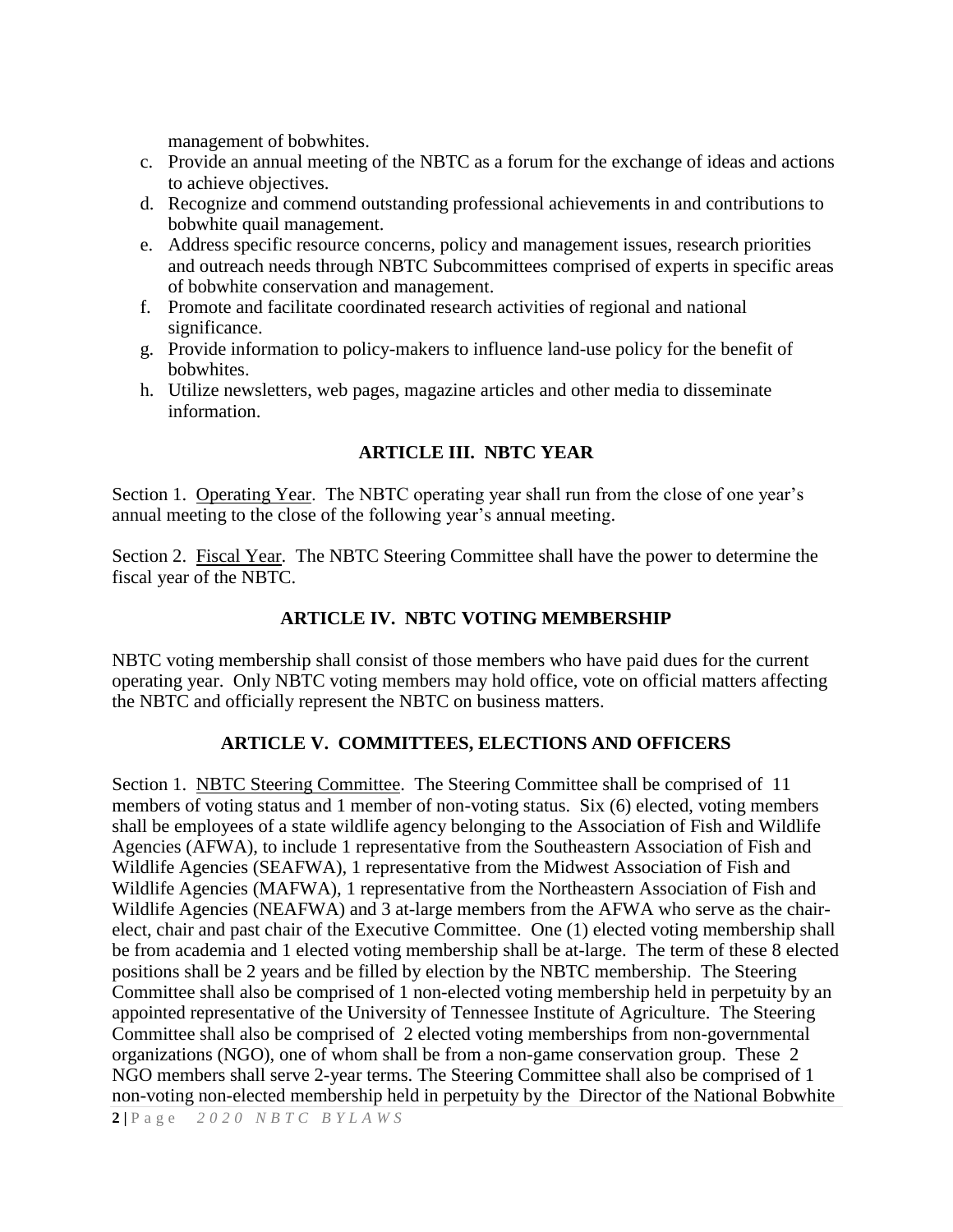#### Conservation Initiative (NBCI).

Duties of the Steering Committee include, but are not limited to financial management, promulgation of bylaws, conducting the annual business meeting, conducting the annual election, coordination of annual meeting series, guiding Standing and Ad hoc Subcommittees, annual review of Chair and Vice Chair positions and maintenance of membership list.

Section 2. Executive Committee. The Executive Committee of the NBTC Steering Committee shall consist of 3 state wildlife agency positions, in the form of a Chair (who will head the Steering Committee), Chair-Elect and Past Chair. The Executive Committee shall address dayto-day operations that in their view do not require decision-making by the entire NBTC Steering Committee. Upon conclusion of the respective Executive Committee member 2-year terms, the Chair shall assume the Past-Chair position and shall be succeeded by the Chair-Elect. If the Chair resigns or is unable to serve, the Chair-Elect shall assume the position of Chair, and the Chair-Elect position shall be filled by election at the next annual business meeting. If the Chair-Elect resigns or is unable to serve, the position shall be filled by election at the next annual business meeting, and the Steering Committee shall recommend a Steering Committee member to serve as interim Secretary-Treasurer.

The Chair and the NBCI Director serve as Ex Officio members of, and staff to, the NBCI Management Board. The Chair and the NBCI Director represent the NBTC at meetings of the AFWA Resident Game Bird Working Group and other meetings as necessary. NBTC Steering Committee representatives of SEAFWA, MAFWA and NEAFWA shall represent the NBTC at meetings of their respective regional associations. They shall also organize the State Quail Coordinator's Meeting held during the NBTC annual meeting. The chair of the State Quail Coordinator's Meeting shall be the corresponding NBTC Steering Committee Regional Representative of the Annual Meeting's host state. If the host state serves on multiple associations, the association that has not been represented as the Coordinators Meeting Chair the longest shall be selected.

In order to be enacted all matters upon which the Steering Committee votes must pass on a majority of votes. If a member is not able to attend a meeting in which issues will be voted upon, he/she shall be afforded the opportunity to vote by absentee ballot within a reasonable period of time before which the matter must be resolved.

Section 3. Elections. The Steering Committee election shall take place at the annual business meeting.

- CLAUSE A A 3-member Nominations and Election Subcommittee, Chaired by the Steering Committee Past Chair, shall be selected by the Steering Committee and shall prepare a slate of at least 2 candidates for each of the positions to be elected that year.
- CLAUSE B All nominees must be Voting Members.
- CLAUSE C Prior approval shall be obtained from said candidates.
- CLAUSE D Nomination slate shall be submitted to the membership at least 30 days prior to the annual business meeting.
- CLAUSE E Additional nominees may be added to the Nominations and Election Subcommittee's slate upon the signed support of 6 or more members,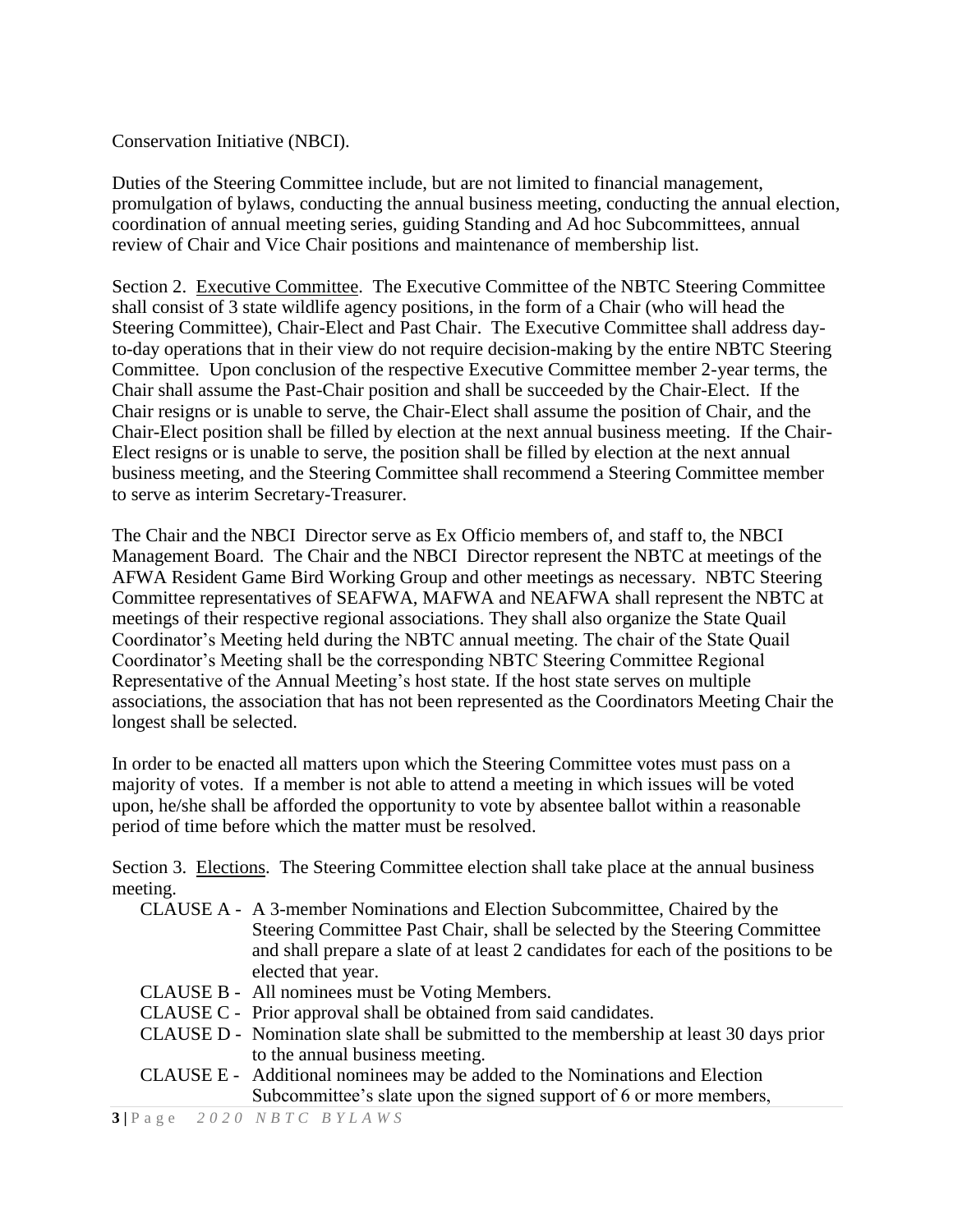provided prior approval has been obtained from each nominee.

Section 4. Balloting. Ballots shall be received and counted by the Nominations and Election Subcommittee.

- CLAUSE A Eligibility to vote during annual business meeting is established by membership paid for at, or within 3 months following, the previous annual business meeting.
- CLAUSE B Absentee ballots must be received by the Nominations and Election Subcommittee Chair at least 12 hours prior to the annual business meeting. To be valid, absentee ballots must be signed if they are paper ballots, or contain electronic signature or originate from the members email address of record if they are email ballots.
- CLAUSE C Balloting by proxy is not allowed.
- CLAUSE D The candidate receiving the largest number of votes on the written/electronic ballot shall be declared elected. No one may hold more than 1 elective position simultaneously.
- CLAUSE E In the event of a tie vote, the tie will be broken by toss of a fair coin.
- CLAUSE F For ballot counting purposes, the Steering Committee Chair shall appoint a replacement for any member of the Nominations and Election Subcommittee who has been nominated for an office.
- CLAUSE G If, as a result of extenuating circumstances, the annual business meeting is not held prior to October 30, the expired terms of officers shall be extended until the next annual business meeting.

Section 5. Officers. Officers of the NBTC shall consist of the Steering Committee and Chairs of Standing Subcommittees of the NBTC.

Section 6. Standing and Ad hoc Subcommittees. Standing Subcommittees shall consist of:

- a. Agricultural Policy
- b. Forest Management
- c. Grasslands/Grazing Lands Management
- d. Communications
- e. Science
- f. Mine Lands Reclamation

The overall responsibility of Standing Subcommittees is to (1) provide expertise, leadership and guidance for the NBCI at national and regional levels, (2) propose actions to be considered by the NBTC Steering Committee and (3) facilitate or conduct approved actions. The Agricultural Policy Subcommittee works on USDA Farm Bill and energy policy and cropland issues. The Forest Management Subcommittee works on policy related to the management of public and private forests. The Grasslands/Grazing Lands Management Subcommittee works on eastern grassland and western rangeland issues. The Mine Lands Reclamation Subcommittee works on improving policy for restoration of mine lands. The Communications Subcommittee works on informing natural resource professionals and building an effective public movement in support of the goals of the NBTC and the NBCI. The Science Subcommittee works on improving the biological and scientific foundation of the NBCI, establishment of regional and national research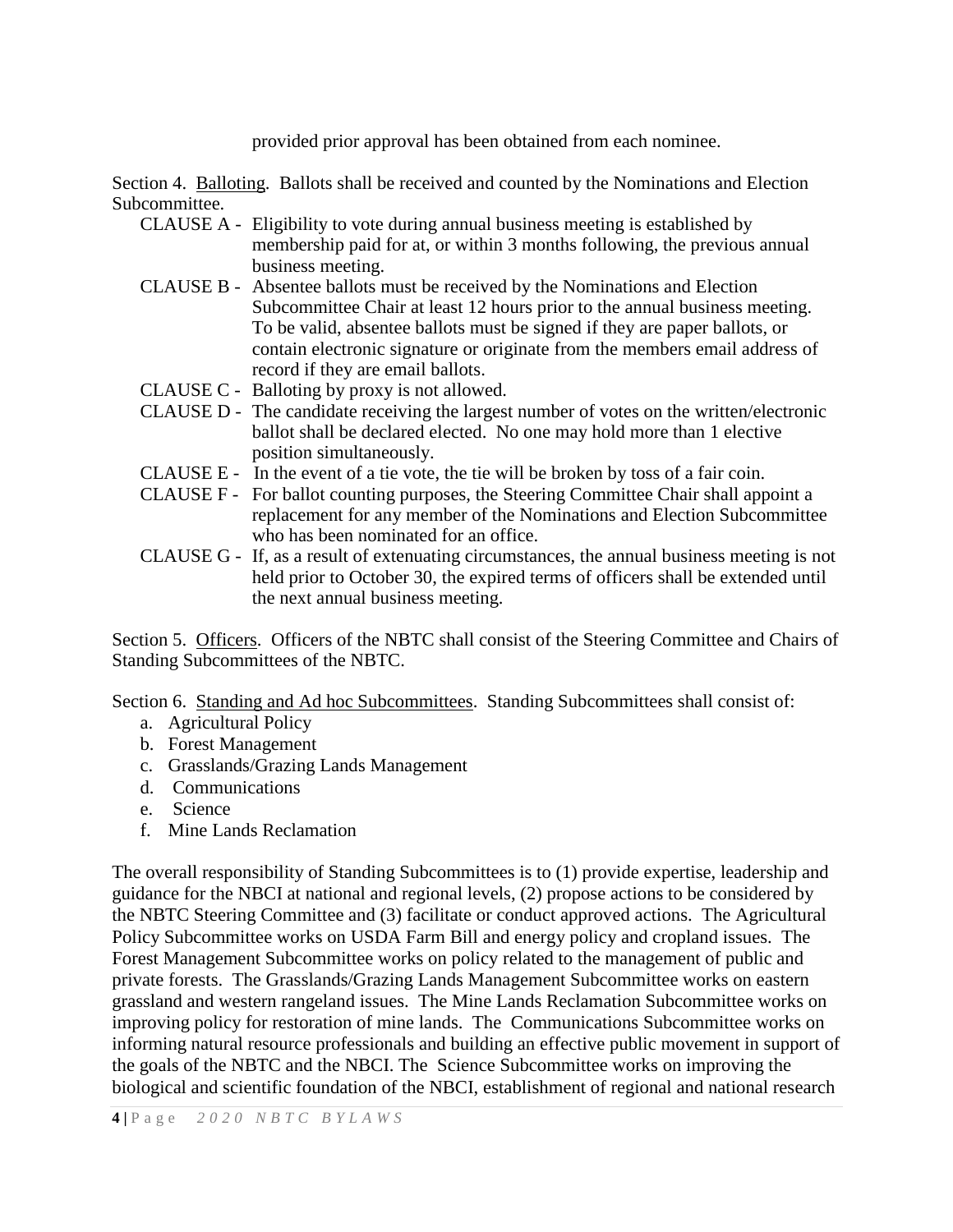priorities and publication of the National Quail Symposia Series.

Each Standing Subcommittee shall be headed by a Chair and Vice Chair, to be elected by a majority vote of voting members in attendance at the Subcommittee meeting of the annual NBTC meeting. Each Subcommittee Chair shall solicit nominations from their Subcommittee voting members and conduct the election. Newly-elected nominee(s) must be approved by the Steering Committee before serving. The Subcommittee Chair and Vice Chair shall serve twoyear terms and upon conclusion of a term the Vice Chair shall assume the Subcommittee Chair position. When a Standing Subcommittee Chair resigns, the Vice Chair shall immediately assume the Subcommittee Chair position and the Vice Chair position shall be filled by election at the next annual meeting. If both the Subcommittee Chair and Vice Chair resign, the Steering Committee Past Chair shall solicit nominations from the Standing Subcommittee voting members and conduct the election. Chair and Vice Chair positions for all Standing Subcommittees shall be reviewed annually by the Steering Committee. Each Standing Subcommittee Chair shall invite persons from the membership to form the Standing Subcommittee.

Ad hoc Subcommittees may be initiated by a majority vote of the Steering Committee to investigate specific problem areas and make recommendations to the Steering Committee. Ad hoc Subcommittees and a Subcommittee Chair shall be selected by the Steering Committee after reviewing requests for such action submitted by the membership. Funding requests from the Standing and Ad hoc Subcommittees must be approved by the Steering Committee before being implemented.

Section 7. Resignation. Any Steering Committee member, Standing Subcommittee or Ad hoc Subcommittee Chair may resign at any time by giving notice to the Steering Committee Chair. Voting members may resign at any time by giving notice to the Secretary-Treasurer, or shall be considered to have resigned if annual dues are not paid within one year after the annual meeting.

# **ARTICLE VI. MEETINGS**

Section 1. Annual Meetings. A meeting of the NBTC shall be held annually. The host state shall be determined by the Steering Committee after reviewing requests from member states, with a general rotation among the SEAFWA, MAFWA and NEAFWA states.

- CLAUSE A TIMING AND PURPOSE The NBTC annual meeting shall be held in August – October, or as determined by the Steering Committee. The purpose shall be for conducting business, electing officers and receiving reports from NBTC Subcommittees and member states.
- CLAUSE B MEETING NOTICE The dates for the annual meeting shall be determined by the Steering Committee and the membership shall be informed of these dates at least 4 months prior to the annual meeting.
- CLAUSE C AFFILIATION Sponsorship of, or donations to, meetings shall be limited to entities whose primary focus or interest is restoration of wild bobwhites by habitat management, as determined by the Steering Committee.
- CLAUSE D QUORUM A quorum for conducting business at the annual meeting of the NBTC shall consist of at least 50 percent of the voting members, or at least 40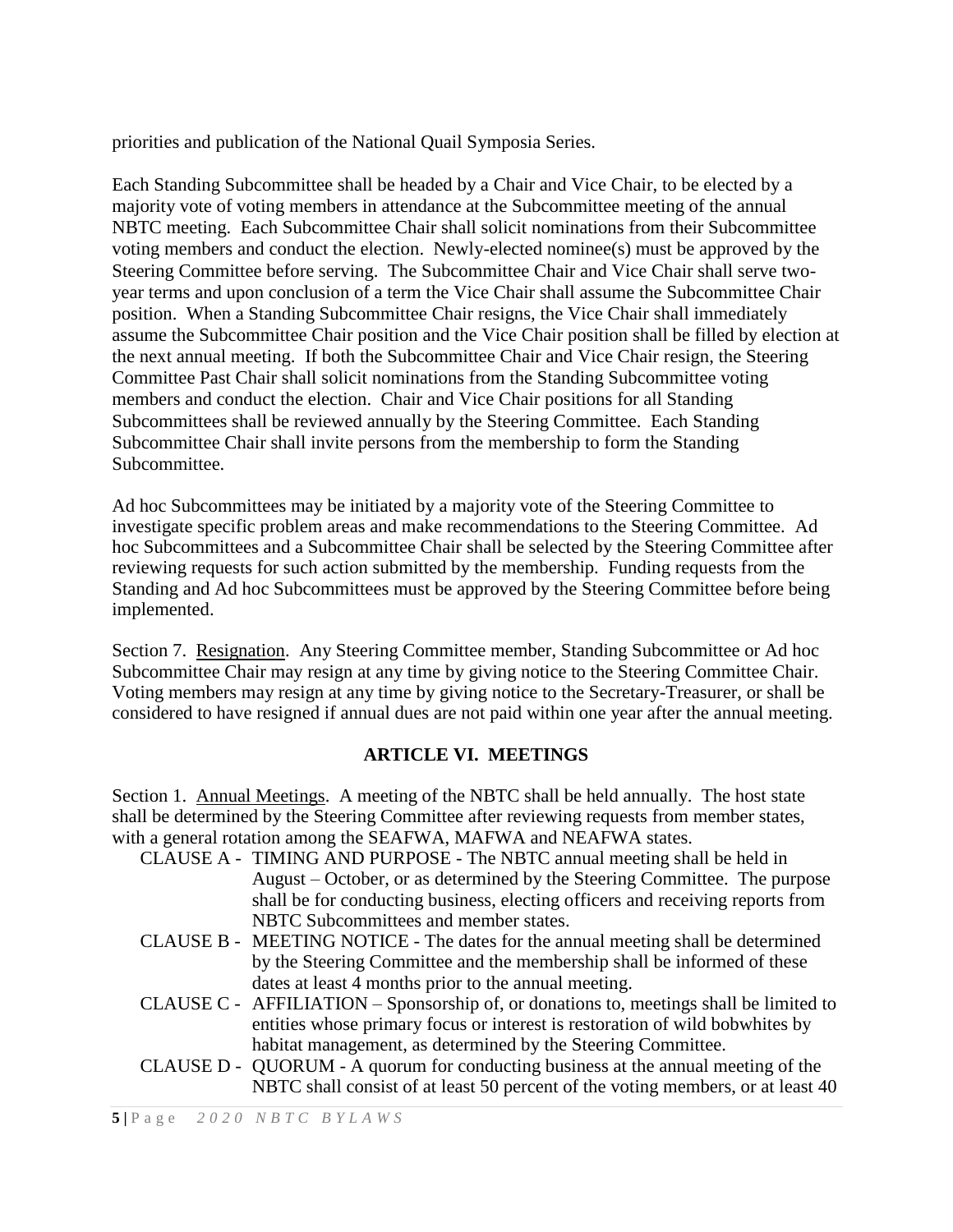voting members, whichever is less.

- CLAUSE E MEETING RULES During sessions in which matters will be voted on, order of business and parliamentary procedures shall follow Robert's Rules of Order, latest revision.
- CLAUSE F BYLAWS NBTC Bylaws shall be available for inspection during every meeting. Any revisions must be approved by a majority vote of the NBTC before becoming effective.
- CLAUSE G ANNUAL MEETING COORDINATOR The quail program coordinator from the host state wildlife agency shall serve as the Annual Meeting Coordinator and Treasurer and shall coordinate with the NBTC Secretary-Treasurer concerning the meeting's finances.

Section 2. Steering Committee Meetings. The Steering Committee shall meet at least once annually, as coordinated by the Chair. Additional meetings may be scheduled as needed. A member of the host state for the upcoming annual meeting shall be invited to attend the Steering Committee meetings.

Section 3. Standing and Ad hoc Subcommittee Meetings. These subcommittees shall meet at the annual meeting and shall provide a report to the membership before the conclusion of the meeting. Meetings of these Subcommittees may also be held at any other time as needed.

# **ARTICLE VII. MANAGEMENT AND FINANCES**

Section 1. Dues. An annual membership fee shall be included as part of registration for the annual meeting, or can be sent in separately within 3 months following the annual meeting.

Section 2. Finance. The funds of the NBTC shall be under the supervision of the Steering Committee and shall be handled by the Secretary-Treasurer. The financial records of the NBTC shall be periodically examined by the Audit Subcommittee.

CLAUSE A - AUDIT SUBCOMMITTEE - This subcommittee shall consist of a Subcommittee Chair and at least two additional members. The Subcommittee Chair shall be appointed by the Steering Committee Chair and can be anyone except the Steering Committee Chair or the Secretary-Treasurer. The Audit Subcommittee shall review the financial records and support documents of the Secretary-Treasurer and Annual Meeting Treasurer at least annually. The Audit Subcommittee shall also review these records and documents prior to any change in the office of the Secretary-Treasurer.

Section 3. Reports and Files.

- CLAUSE A STEERING COMMITTEE CHAIR The Steering Committee Chair shall be responsible for maintaining historical records, meeting minutes, annual meeting summary reports and other important papers.
- CLAUSE B SECRETARY-TREASURER The Secretary-Treasurer shall provide records and reports as necessary to provide sound accounting and shall record minutes of Steering Committee meetings.
- CLAUSE C ANNUAL MEETING COORDINATOR The Annual Meeting Coordinator shall be responsible for submitting an annual meeting financial report to the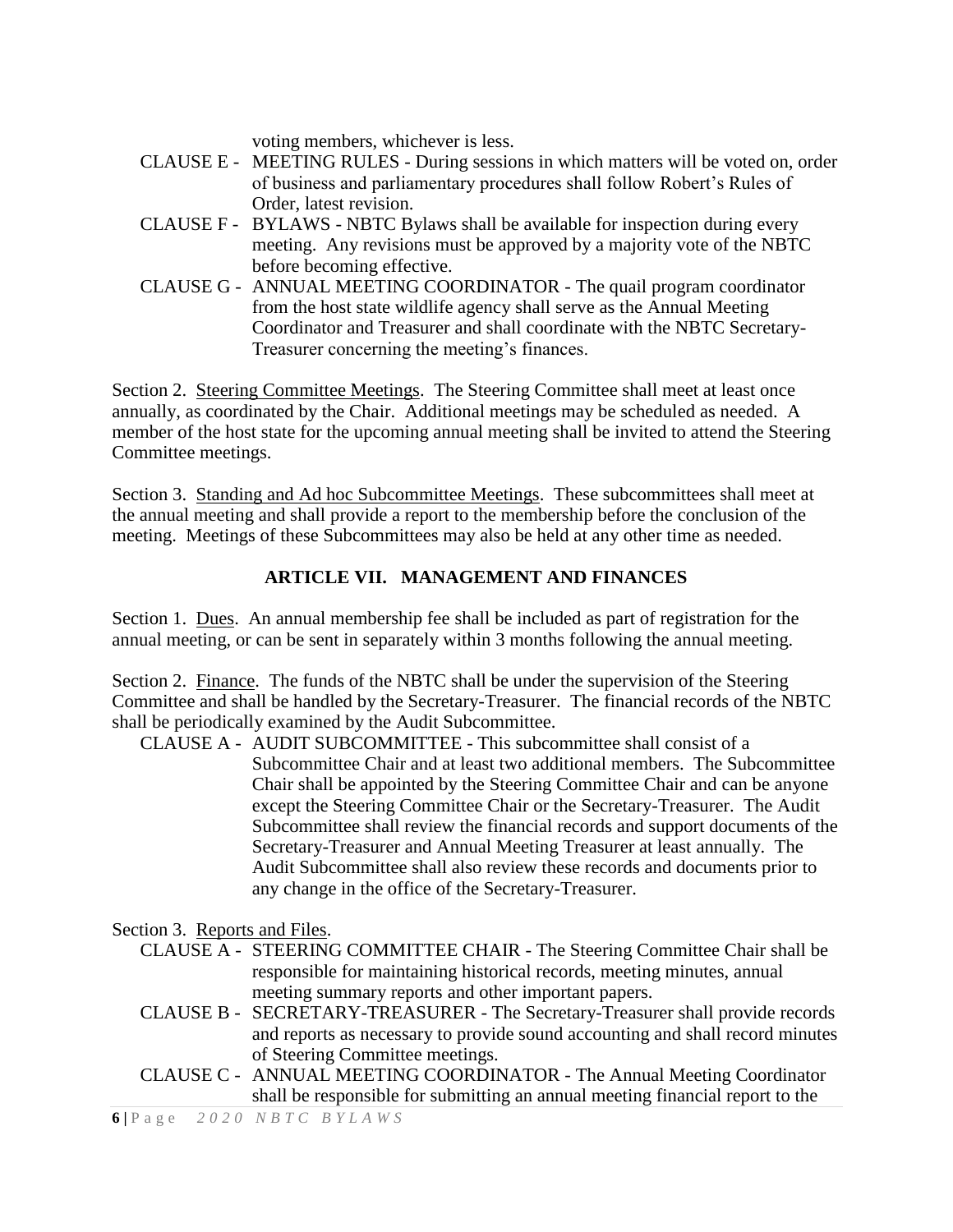Secretary-Treasurer within 45 days after the conclusion of the annual meeting. The Coordinator shall also provide an Annual Meeting Proceedings to the Steering Committee Chair within 6 months after the conclusion of the annual meeting. The proceedings shall including Steering Committee minutes, business meeting minutes, state reports, Subcommittee reports, poster/paper abstracts and other information as appropriate.

CLAUSE D - STANDING SUBCOMMITTEE CHAIRS - Each Standing Subcommittee Chair shall submit an annual report of subcommittee activities in printed format to the Annual Meeting Coordinator within 30 days following the conclusion of the annual meeting to be included in the annual meeting's proceedings. This report shall be summarized verbally during the business meeting of the NBTC annual meeting.

# **ARTICLE VIII. RESOLUTIONS AND PUBLIC STATEMENTS**

Resolutions of the NBTC, if submitted to the membership at least 30 days prior to the annual business meeting, may be proposed at the annual business meeting and passed by a majority vote. Resolutions not submitted to the membership at least 30 days prior to the annual meeting can be brought forward for a majority vote only if  $2/3<sup>rd</sup>$  majority approve.

A resolution passed by the NBTC shall become the official position of the NBTC, until rescinded. Other public statements or letters on behalf of the NBTC may be issued with prior approval of the Steering Committee.

Only NBTC officers shall officially represent the NBTC on business matters except that an approved designee of the Steering Committee shall have the authority to represent the NBTC.

# **ARTICLE IX. AWARDS**

Awards may be given annually, at the discretion of the Steering Committee, to an individual and / or group that has made outstanding contributions to the knowledge or management of bobwhites. These awards may include: an individual award to be called the NBTC Chuck Kowaleski Leadership Award, and a group award to be called the NBTC Group Achievement Award.

The Steering Committee shall also have the authority to approve one (1) Legacy Landscape designee annually on behalf of the NBTC / NBCI per the rules and application process outlined and agreed upon by the Steering Committee in 2013.

Each member state of the NBTC shall also have the authority to present one (1) within-state recognition award annually on behalf of NBTC and NBCI to a person (s) / entity within their state deserving of special recognition. These awards shall be called "Fire Bird" awards.

Nominations shall be presented to the Nominations and Election Subcommittee Chair in writing no later than 30 days prior to the annual business meeting. The Steering Committee is not limited to these nominations in selecting the recipient.